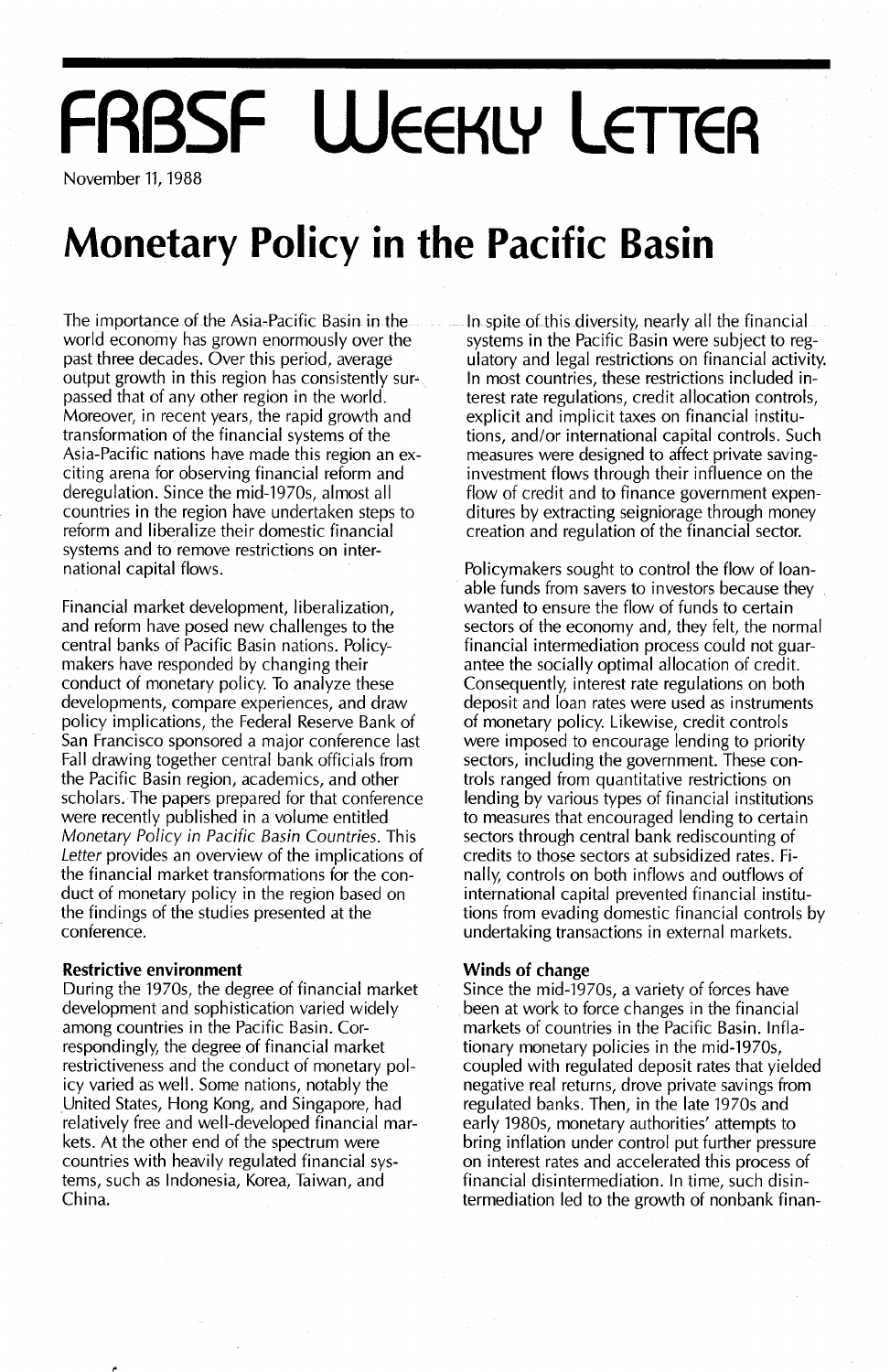## **FRBSF**

cial institutions and markets outside the regulated sector, thereby reducing the effectiveness of the existing apparatus of monetary control.

At the same time, policymakers in most Pacific Basin countries came to recognize that financial restrictions hindered economic growth. Ceilings on interest rates, by depressing real interest yields in high inflation environments, worked to reduce incentives to accumulate domestic financial assets. Domestic investment was consequently dampened. Credit controls also allocated credit inefficiently by emphasizing financing for government deficits and capital-intensive projects of large firms to the detriment of smaller firms, which were denied access to organized financial markets.

External macroeconomic developments and competitive pressures from abroad also made it more difficult to maintain tightly regulated financial systems and created another motivation for reform in many countries. In particular, rising foreign interest rates stimulated the demands of domestic investors for higher returns on financial assets and intensified pressures for reductions in exchange and capital controls.

Given the shortcomings of the existing financial regulatory framework in most Pacific Basin countries, policymakers sought to lessen the government's role in directing resource allocation and to permit market forces to reduce distortions and inefficiencies. As a result, almost all countries have relaxed interest rate controls on bank deposits, lowered bank reserve requirements and liquidity ratios, eliminated rules concerning the allocation of credit, stopped providing special credit at preferential rates, and reduced exchange controls. In many instances the authorities have also sought to encourage the development of new financial instruments with open-market determined interest rates.

### **Monetary policy**

The changes in the structure of financial markets have changed the conduct of monetary policy in all these countries in the last 15 years. While the extent and specifics of these changes have varied across countries, their direction generally has been toward market-oriented conduct of monetary policy.

In the countries with already highly developed financial markets, the conduct of monetary policy has changed relatively little. For example, in the United States, the Federal Reserve has continued to rely on the market mechanism in conducting monetary policy, using open-market operations to affect the level of bank reserves. The deregulation of deposit rates since the late 1970s has induced only modest changes in the way policy is conducted. Likewise, the only significant policy shift in Hong Kong occurred in 1983, when it changed from floating to fixed exchange rates. In Singapore, the shift from direct controls to a market-oriented monetary policy occurred early, and was largely accomplished by 1975.

The greatest shifts in monetary policy regimes have occurred among the countries in the Pacific Basin where financial systems have undergone relatively greater transformation. For example, in the early 1980s Australia and New Zealand abolished interest rate controls, floated their exchange rates, and completely discarded the use of administrative directives for the conduct of monetary policy. Both central banks shifted to extensive use of open-market operations for adjusting the level of bank reserves. The development of monetary markets operating outside the regulated banking sector has facilitated the central banks' open-market operations.

Indonesia, in a dramatic leap, cast off all its direct controls in both the domestic financial markets and the foreign exchange market and floated its exchange rate. In addition, it has assiduously nurtured the growth of domestic money markets by issuing large volumes of central bank certificates and establishing institutions to ensure the liquidity of the new instruments in secondary markets. As a result, domestic money markets have developed sufficiently for the central bank to engage in open-market operations in domestic securities in order to supplement operations in the foreign exchange market.

The changes in Japan's monetary policy regime have been more modest. The pressing need to finance large government deficits, which grew fivefold in the late 1970s, forced Japan to dismantle interest rate controls and to permit new financial instruments and markets to arise, although the pace has been gradual. It has also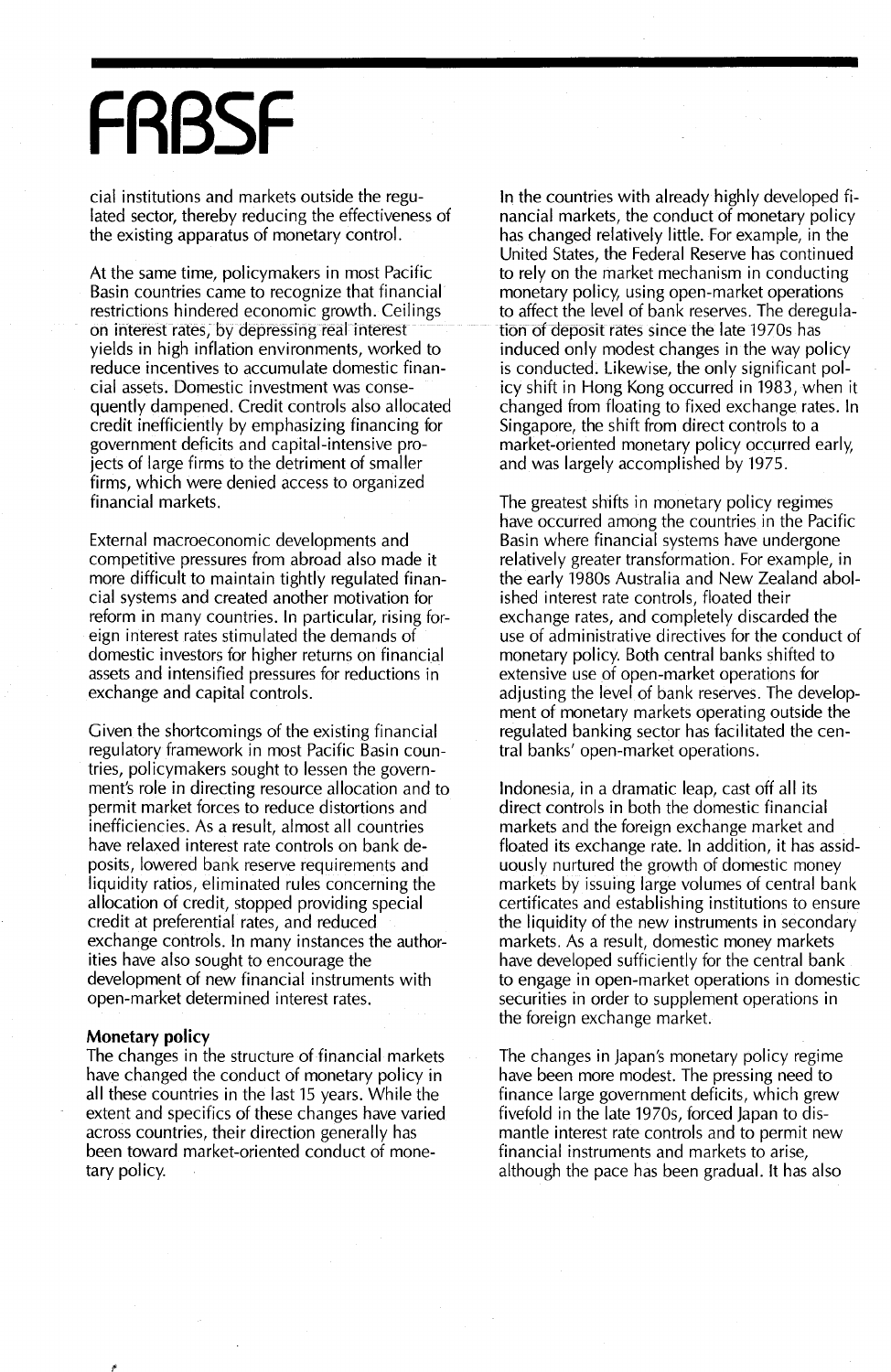gradually removed capital controls. Floating exchange rates have enabled the Bank of Japan to retain some indirect control of domestic interest rates.

Korea and Taiwan have tried to develop their financial systems by creating money markets outside the banking sector, and in the process have also partially liberalized their exchange controls while simultaneously attempting to peg their exchange rates. Monetary policy in both countries is still conducted primarily through direct controls on state-owned banks, although interest rates are now adjusted more frequently in response to changes in market conditions.

Thailand also has not changed its way of conducting monetary policy very much. The central bank's attempt to stabilize both the exchange rate and domestic interest rates in the face of widely fluctuating world interest rates has exacerbated money instability, however. More recent policy changes suggest a move toward greater exchange rate stability and more domestic interest rate flexibility.

Finally, monetary policy in China is changing dramatically, as the nation moves away from a rigid, planned economy to one that is more market oriented. In the process of reforming the economy, a central bank has emerged, and stateowned banks have been allowed to engage in deposit taking and business financing under the central bank's close administrative controls. A rudimentary interbank money market has emerged, but there is no significant open money market yet. Although the country is still in an early stage of developing a market-oriented banking system, monetary policy in China is assuming an important role in macroeconomic stabilization for the first time.

### **Conclusions**

The changes in the conduct of monetary policy

in Asia-Pacific nations over the last 15 years have been both a response to the rapidly changing economic and market environment of the 1970s and 1980s and a reflection of fundamental revisions in the regulatory thinking of national authorities. While the extent of change has varied from country to country, the way monetary policy is conducted in the region now is fundamentally different from the way it was conducted in the mid-1970s.

Monetary authorities now have greater independence from fiscal authorities because financial liberalization has spurred the development of money and capital markets, thereby enabling central banks to pursue open market operations more actively. As a result, central banks are relying less on discount policy, reserve requirements, and direct control of credit.

Moreover, the development and deepening of domestic financial markets, together with the growth of international financial markets have increased the mobility of international capital, and as a consequence, have tied domestic interest rates more closely to world interest rates. In this new environment, individual countries have had to revise exchange rate regimes and policies that rely on insulation from world interest rate fluctuations.

The new financial environment has posed challenges to central bankers, and they have responded with major changes in the way they conduct monetary policy. It is too early to evaluate the relative success of each nation's particular policies, but it is clear that the departure from the past has led to greater economic efficiency in these nations.

Reuven Glick Senior Economist

Michael Hutchison Assistant Professor University of California, Santa Cruz

Interested readers may obtain copies of the book, Monetary Policy in Pacific Basin Countries, edited by Hang-Sheng Cheng, by ordering directly from the publisher: Kluwer Academic Publishers P.O. Box 358, Accord Station Hingham, MA 02018-9990

Opinions expressed in this newsletter do not necessarily reflect the views of the management of the Federal Reserve Bank of San Francisco, or of the Board of Governors of the Federal Reserve System.

Editorial comments may be addressed to the editor (Barbara Bennett) or to the author.... Free copies of Federal Reserve publications can be obtained from the Public Information Department, Federal Reserve Bank of San Francisco, P.O. Box 7702, San Francisco 94120. Phone (415) 974-2246.